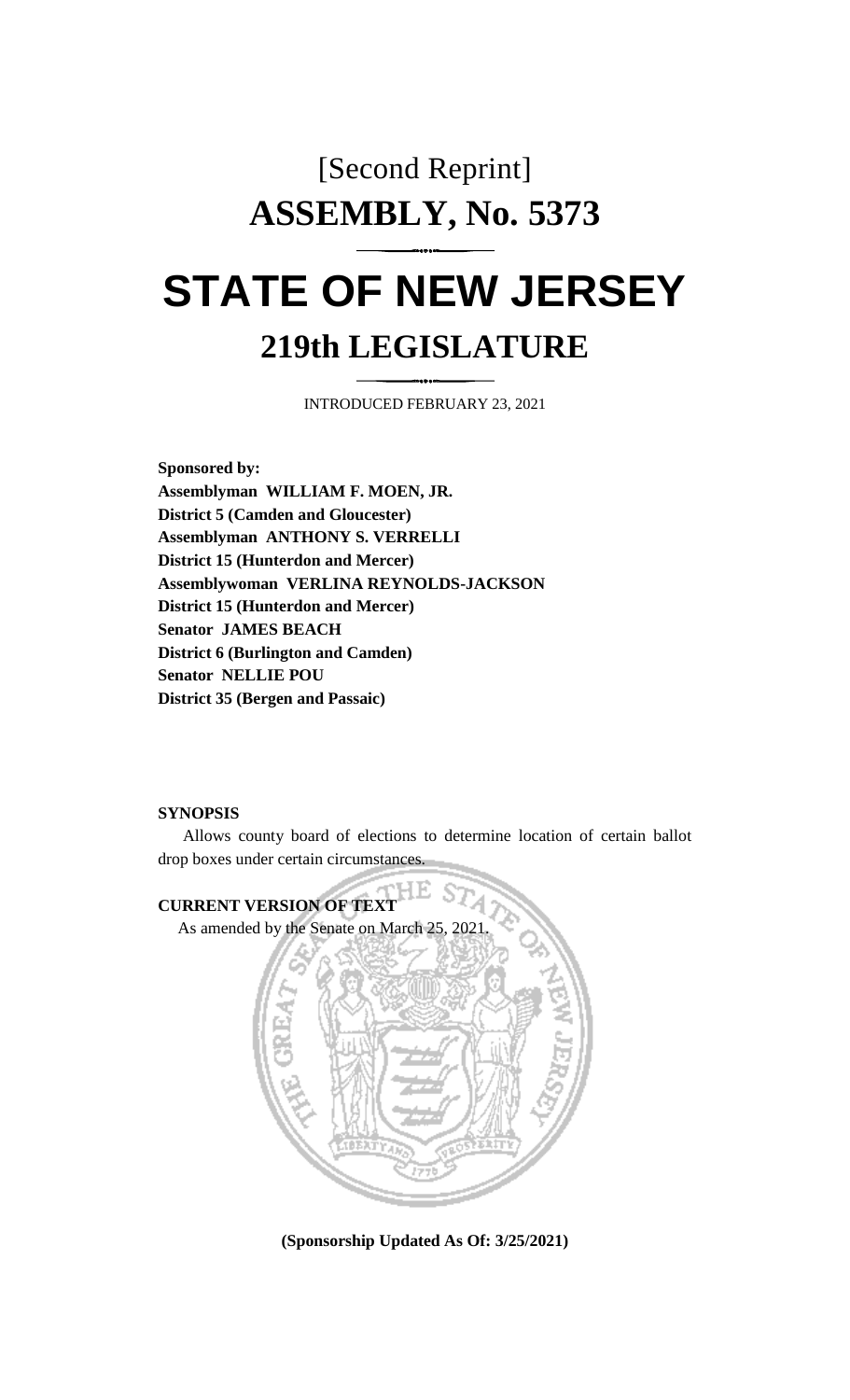**AN ACT** concerning the location of ballot drop boxes in each county and amending P.L.2020, c.72.

 **BE IT ENACTED** *by the Senate and General Assembly of the State of New Jersey:*

**1 [**1. Section 1 of P.L.2020, c.72 (C.19:63-16.1) is amended to read as follows:

 1. a. In addition to delivering a voted mail-in ballot by mail or in person as provided under "The Vote By Mail Law," P.L.2009, c.79 (C.19:63-1 et seq.), a mail-in voter shall be entitled to deposit the voter's completed mail-in ballot in a ballot drop box established by the county board of elections as provided under this section. Each mail-in ballot deposited in a ballot drop box by the time designated under current law for the closing of the polls for that election shall be considered valid and shall be canvassed. If, at the closing of the polls, a voter deposits a mail-in ballot at a ballot drop box in a county in which the voter does not reside, the county board of elections, upon discovering that fact, shall notify and timely deliver the ballot to the county board of elections of the county in which the voter resides, who shall accept the ballot for processing. The limitations and prohibitions applicable to mail-in ballot bearers under "The Vote By Mail Law," P.L.2009, c.79 (C.19:63-1 et seq.) shall apply under this section.

 b. (1) For any election, the county board of elections in each county shall establish ballot drop boxes where voters may deposit their voted mail-in ballots at least 45 days before the election. The ballot drop boxes shall be located throughout the county in a manner specified under paragraph (2) of this subsection.

 (2) (a) A ballot drop box shall mean a secured drop box that is not required to be within view of a live person for monitoring. All ballot drop boxes shall be available for use by a voter 24 hours a day and shall be placed at locations equipped with security cameras that allow for surveillance of the ballot drop box.

 (b) **[**At least one ballot drop box shall be located at each of the following locations: any county government building in which the main office of the county clerk is located; any municipal government building in which the main office of the municipal clerk is located in municipalities with populations larger than 5,000 residents; the main campus of each county community college; the main campus of each State college or university; and the main campus of each independent four-year college or university with enrollments larger than 5,000 students.**]** The board of elections in each county shall determine the locations of the ballot drop boxes in compliance with the requirements of this section. The ballot drop box locations shall be approved by a 45 majority vote of the members of the board of elections. However, in

**EXPLANATION – Matter enclosed in bold-faced brackets [thus] in the above bill is not enacted and is intended to be omitted in the law.**

**Matter underlined thus is new matter**

**Matter enclosed in superscript numerals has been adopted as follows:**

**Assembly ASL committee amendments adopted March 17, 2021.**

**Senate floor amendments adopted March 25, 2021.**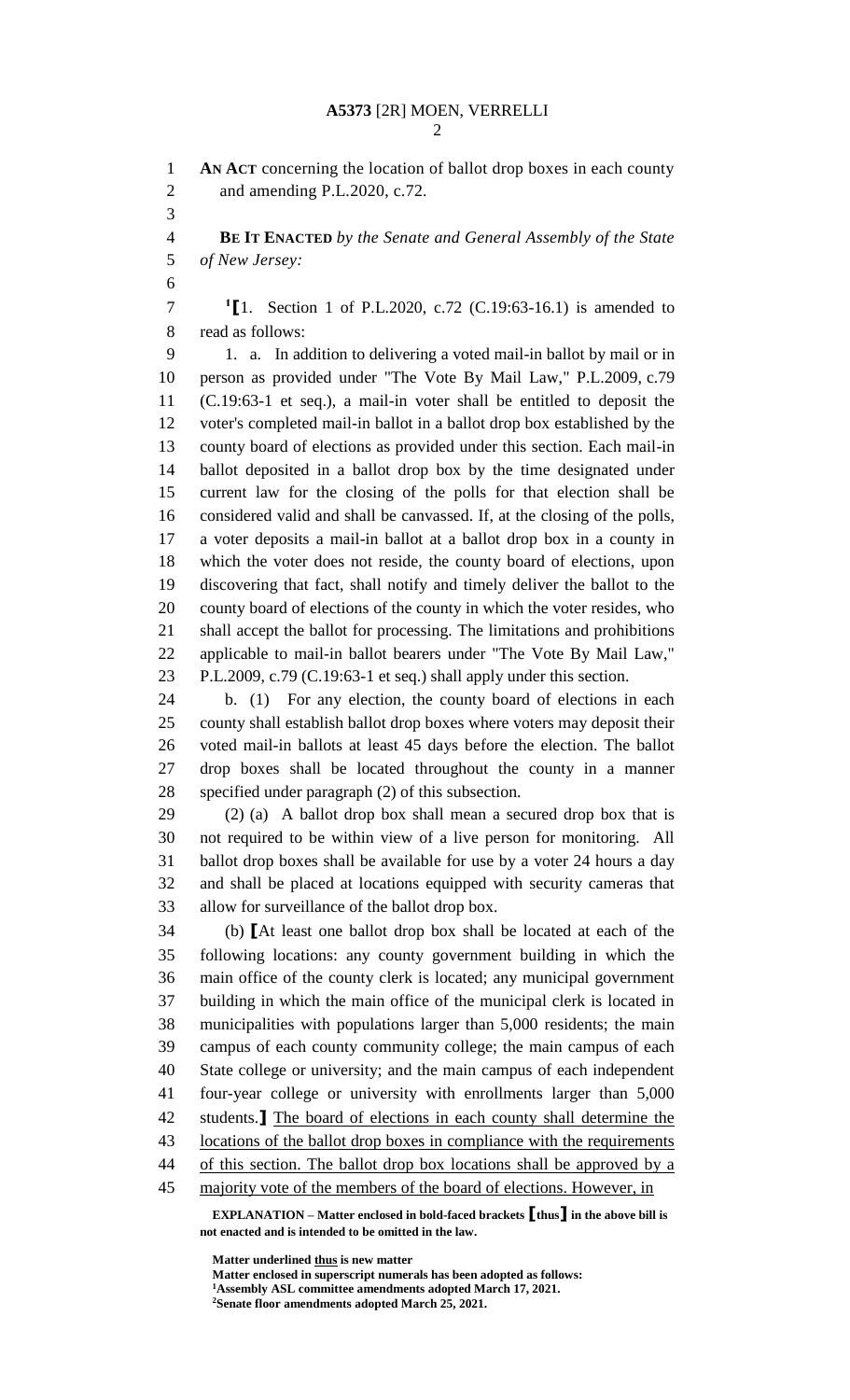1 the event of a tie in the votes cast by the members of the board of elections, the county clerk shall cast the deciding vote. Whenever possible, at least one ballot drop box shall be located in a municipality with an average per capita income or a median family income at or below 250% of the federal poverty guideline according to the most 6 recent federal American Community Survey.

 (c) The board of elections **[**of any**]** in each county **[**that has fewer than 10 ballot drop boxes upon establishing the drop boxes at each location required under subparagraph (b) of this paragraph shall establish additional locations for ballot drop boxes, pursuant to the provisions of subsection c. of this section, so that the county has**]** shall establish no fewer than 10 ballot drop boxes. **[**The additional drop boxes shall be placed at county or municipal government buildings.**]** To the best of their ability, the board of elections of every county shall place secure ballot drop boxes based on geographic location and population density to best serve the voters of each county **[**pursuant to**]** in compliance with the regulations adopted pursuant to subsection c. of this section. The Secretary of State shall establish guidelines for the placement of the ballot drop boxes, the security of the ballot drop boxes, and the schedule for ballot pickup from the ballot boxes.

 (d) All ballot drop box locations shall be on sites that meet the accessibility requirements applicable to polling places under R.S.19:8- 2 and shall be subject to the same compliance oversight applicable to polling places under section 3 of P.L.1991, c.429 (C.19:8-3.3). A ballot drop box site shall be considered accessible if it is in compliance with the federal "Americans with Disabilities Act of 1990" (42 U.S.C. s. 12101 et seq.).

 c. The Secretary of State, in consultation with county boards of elections, shall establish the rules and regulations necessary to ensure the secure and successful implementation of the mail-in ballot drop boxes required by this section to ensure adequate access in various geographic areas of the county. In determining the ballot drop box locations, the secretary and county boards of elections shall consider, at a minimum, concentrations of population, geographic areas, voter convenience, proximity to public transportation, community-based locations, travel time to the location, proximity to other voting locations and ballot drop boxes, commuter traffic patterns, and security. The rules and regulations shall include, but may not be limited to, criteria for each county board of elections to:

 (1) determine the number of ballot drop boxes required per voter population, considering both the number of registered voters and the number of registered mail-in voters in each county before each election;

 (2) select the geographic location of each ballot drop box, ensuring an equitable distribution of ballot drop boxes across the county to maximize convenience to voters;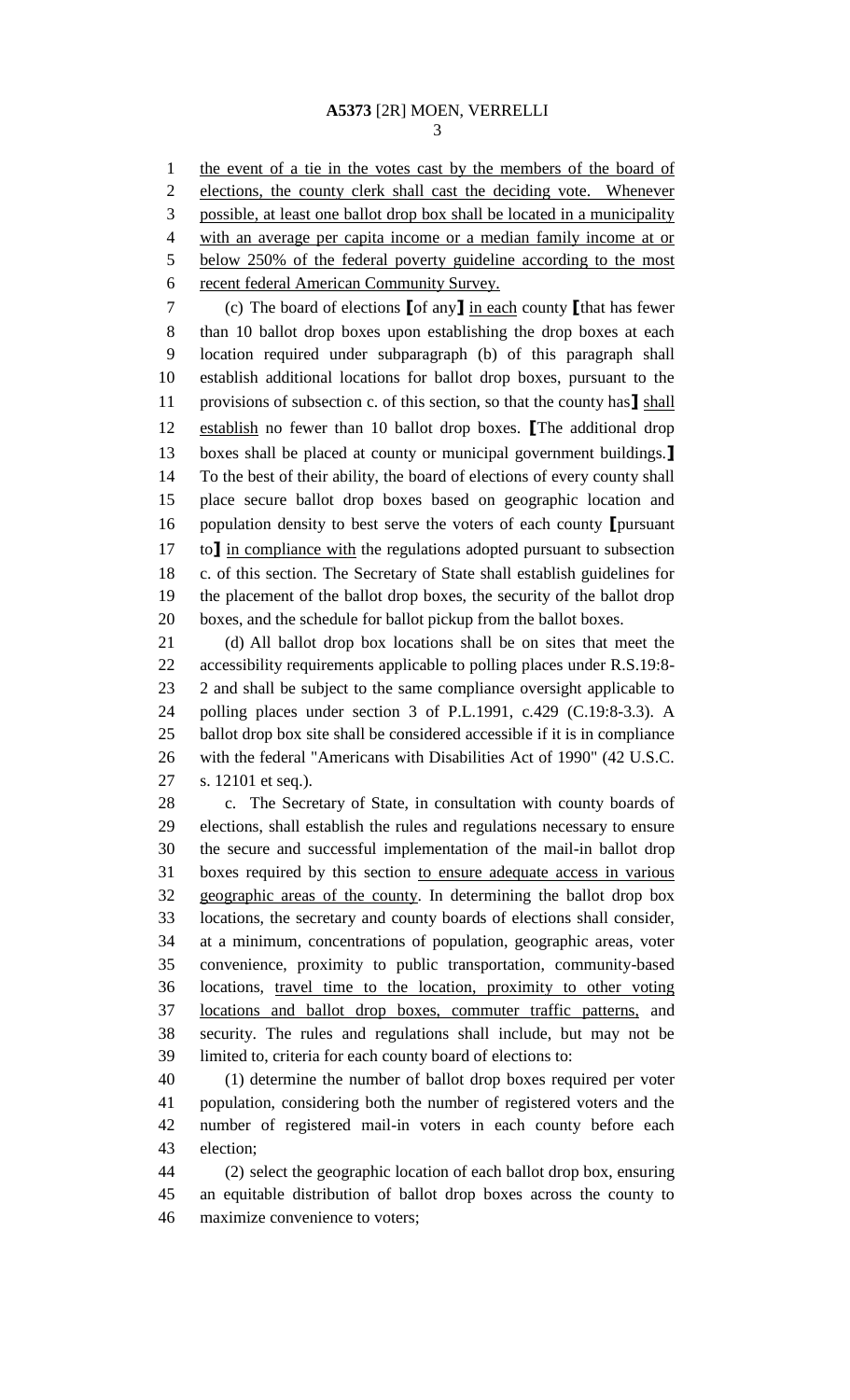(3) ensure the accessibility of ballot drop boxes and drop box locations to persons with disabilities; and (4) maintain the security of ballot drop boxes and of the ballots deposited therein, including standards and procedures for ballot retrieval by authorized persons only, and for ensuring the proper chain of custody and safe storage of voted mail-in ballots before each election. (cf: P.L.2020, c.72, s.1)**] 1** 10 <sup>1</sup>1. Section 1 of P.L.2020, c.72 (C.19:63-16.1) is amended to read as follows: 12 1. a. In addition to delivering a voted mail-in ballot by mail or in person as provided under "The Vote By Mail Law," P.L.2009, c.79 (C.19:63-1 et seq.), a mail-in voter shall be entitled to deposit the voter's completed mail-in ballot in a ballot drop box established by the county board of elections as provided under this section. Each mail-in ballot deposited in a ballot drop box by the time designated under current law for the closing of the polls for that election shall be considered valid and shall be canvassed. If, at the closing of the polls, a voter deposits a mail-in ballot at a ballot drop box in a county in which the voter does not reside, the county board of elections, upon discovering that fact, shall notify and timely deliver the ballot to the county board of elections of the county in which the voter resides, who shall accept the ballot for processing. The limitations and prohibitions applicable to mail-in ballot bearers under "The Vote By Mail Law," P.L.2009, c.79 (C.19:63-1 et seq.) shall apply under this section. b. (1) For any election, the county board of elections in each county shall establish ballot drop boxes where voters may deposit their voted mail-in ballots at least 45 days before the election. The ballot drop boxes shall be located throughout the county in a manner specified under paragraph (2) of this subsection. (2) (a) A ballot drop box shall mean a secured drop box that is not required to be within view of a live person for monitoring. All ballot drop boxes shall be available for use by a voter 24 hours a day and shall be placed at locations equipped with security cameras that allow for surveillance of the ballot drop box. 37 (b)  ${}^{2}$ [At] <u>Beginning with the 2021 general election, at</u><sup>2</sup> least one 38 ballot drop box shall be located at each of the following locations  $\mathbf{I}^2$ :  $a_{\text{at}}^2$  any county government building in which the main office of the county clerk is located; **<sup>2</sup> [**any municipal government building in which the main office of the municipal clerk is located in municipalities with 42 populations **]** in each municipality with a population<sup>2</sup> larger than 5,000 residents; **<sup>2</sup> [**the main campus of each county community college;**]** at**<sup>2</sup>** the main campus of each State college or university; and the main campus of each independent four-year college or university with enrollments larger than 5,000 students. Notwithstanding the locational 47 criteria established by this subparagraph, whenever two or more ballot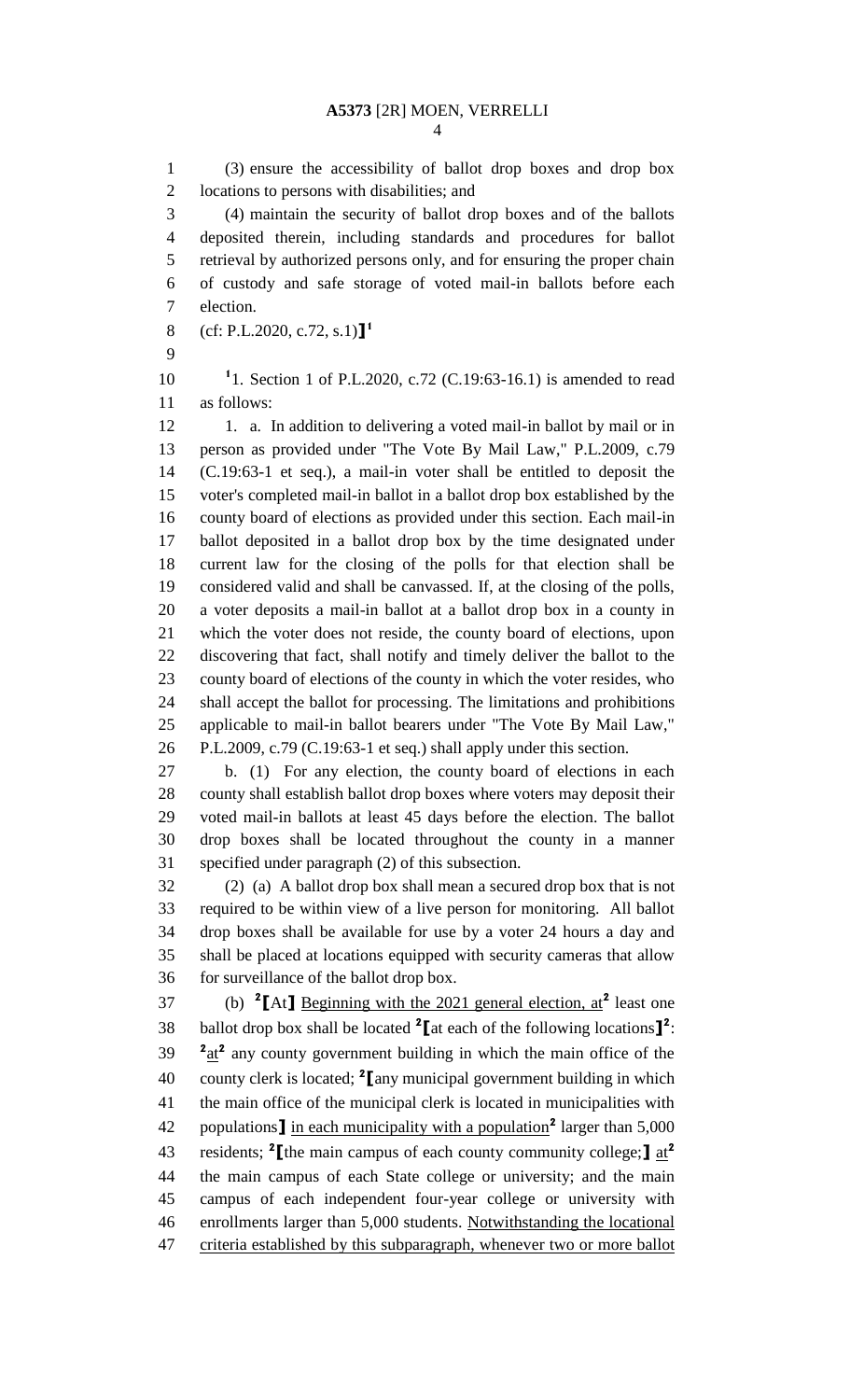1 drop box locations are separated by a distance of less than 2,000 feet, the board of elections in each county shall determine secondary locations for those ballot drop boxes in compliance with the requirements of this section. The secondary ballot drop box locations shall be located within the municipality where those ballot drop boxes were originally located and shall be approved by a majority vote of the members of the board of elections. However, in the event of a tie in 8 the votes cast by the members of the board of elections, the county clerk shall cast the deciding vote. Whenever possible, at least one 10 ballot drop box shall be located in a municipality with an average per capita income or a median family income at or below 250% of the federal poverty guideline according to the most recent federal 13 American Community Survey.

 (c) The board of elections **[**of any**]** in each county **[**that has fewer than 10 ballot drop boxes upon establishing the drop boxes at each location required under subparagraph (b) of this paragraph shall establish additional locations for ballot drop boxes, pursuant to the provisions of subsection c. of this section, so that the county has**]** shall establish no fewer than 10 ballot drop boxes. **[**The additional drop boxes shall be placed at county or municipal government buildings.**]** To the best of their ability, the board of elections of every county shall place secure ballot drop boxes based on geographic location and population density to best serve the voters of each county **[**pursuant to**]** in compliance with the **[**regulations**]** guidelines adopted pursuant to subsection c. of this section. The Secretary of State shall establish guidelines for the placement of the ballot drop boxes, the security of the ballot drop boxes, and the schedule for ballot pickup from the ballot boxes.

 (d) All ballot drop box locations shall be on sites that meet the accessibility requirements applicable to polling places under R.S.19:8- 2 and shall be subject to the same compliance oversight applicable to polling places under section 3 of P.L.1991, c.429 (C.19:8-3.3). A ballot drop box site shall be considered accessible if it is in compliance with the federal "Americans with Disabilities Act of 1990" (42 U.S.C. s. 12101 et seq.).

 c. The Secretary of State, in consultation with county boards of elections, shall establish the **[**rules and regulations**]** guidelines necessary to ensure the secure and successful implementation of the mail-in ballot drop boxes required by this section to ensure adequate access in various geographic areas of the county. In determining the ballot drop box locations, the secretary and county boards of elections shall consider, at a minimum, concentrations of population, geographic areas, voter convenience, proximity to public transportation, community-based locations, travel time to the location, proximity to other voting locations and ballot drop boxes, commuter traffic patterns, and security. The **[**rules and regulations**]** guidelines shall